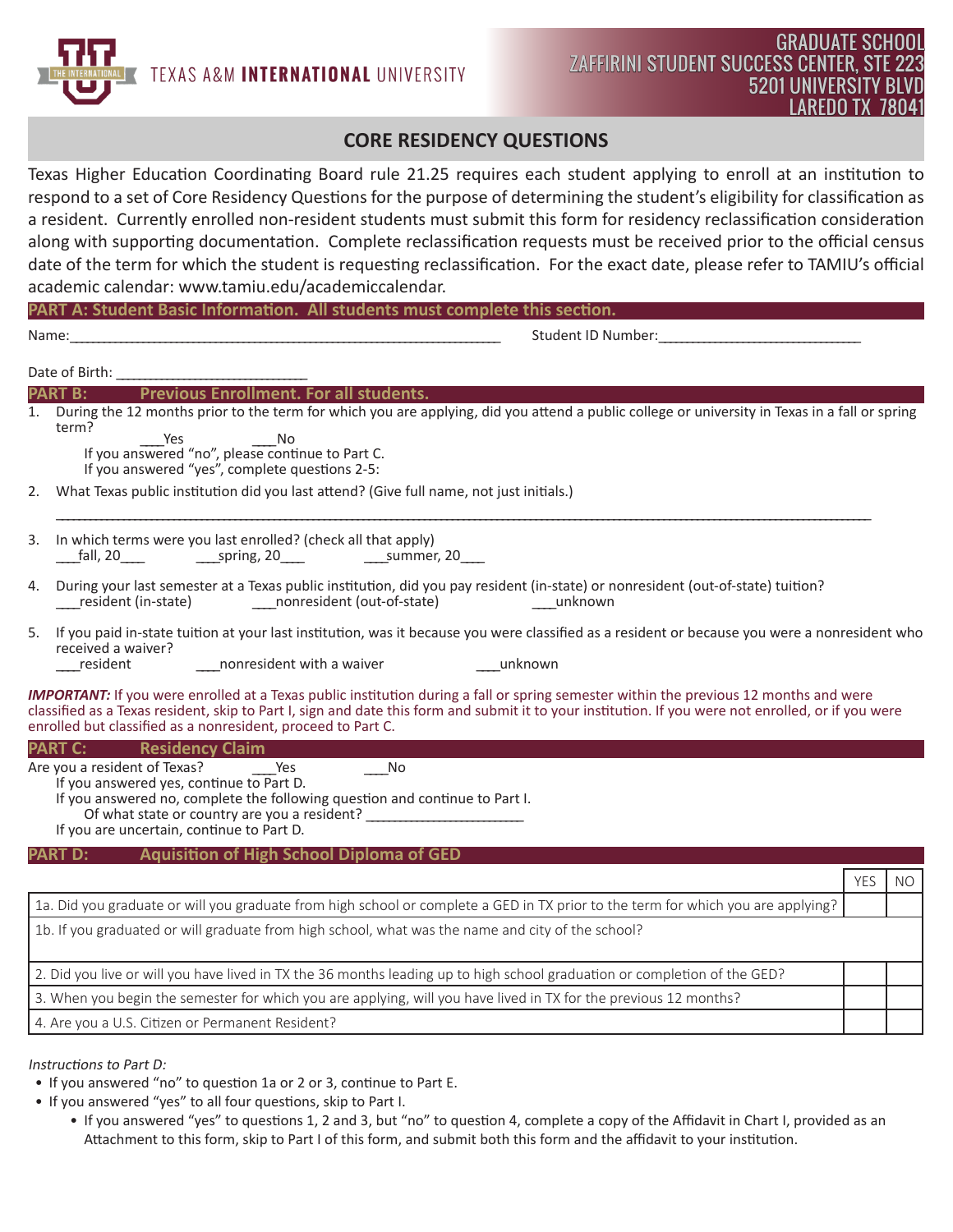| PART E: |  | <b>Basis of Claim to Residency.</b> |
|---------|--|-------------------------------------|
|---------|--|-------------------------------------|

### **TO BE COMPLETED BY EVERYONE WHO DID NOT ANSWER "YES"TO QUESTIONS 1a, 2, AND 3 OF PART D.**

| 1. Do you file your own federal income tax as an independent tax payer? (An independent tax payer should not be claimed as a dependent |
|----------------------------------------------------------------------------------------------------------------------------------------|
| for tax purposes by another person. If you file a joint return with your spouse, answer "yes.")                                        |

Yes \_\_\_\_\_ No \_\_\_\_

2. Are you claimed as a dependent or are you eligible to be claimed as a dependent by a parent or court-appointed legal guardian? **(To be eligible to be claimed as a dependent, your parent or legal guardian must provide at least one-half of your support. A step- parent does not qualify as a parent if he/she has not adopted the student.)**

Yes No No

3. If you answered "No" to both questions above, who provides the majority of your support?

Self \_\_\_\_ Parent or guardian \_\_\_\_ Other: (list) \_\_\_\_\_\_\_\_\_

Instructions to Part E.

- If you answered "yes" to question 1, and "no" to question 2, continue to Part F.
- If you answered "yes" to question 2, skip to Part G.

| PART F. Questions for students who answered "Yes" to Question 1 or "Self" to Question 3 of PART E.                                                                                                                                                                          |                                                   |     |       |                    |             |                |
|-----------------------------------------------------------------------------------------------------------------------------------------------------------------------------------------------------------------------------------------------------------------------------|---------------------------------------------------|-----|-------|--------------------|-------------|----------------|
|                                                                                                                                                                                                                                                                             | YES                                               | NO. | Years | Months             | VISA/Status |                |
| 1. Are you a U.S. Citizen?                                                                                                                                                                                                                                                  |                                                   |     |       |                    |             |                |
| 2. Are you a Permanent Resident of the U.S.?                                                                                                                                                                                                                                |                                                   |     |       |                    |             |                |
| 3. Are you a foreign national whose application for Permanent Resident Status has been preliminarily<br>reviewed? (You should have received a fee/filing receipt or Notice of Action (I-797) from USCIS<br>showing your I-485 has been reviewed and has not been rejected). |                                                   |     |       |                    |             |                |
| 4. Are you a foreign national here with a visa or are you a Refugee, Asylee, Parolee or here under Tem-<br>porary Protective Status? If so, indicate which.                                                                                                                 |                                                   |     |       |                    |             |                |
| 5. Do you currently live in Texas? If you are out of state due to a temporary assignment by your em-<br>ployer or another temporary purpose, please check "no" and explain in Part H.                                                                                       |                                                   |     |       |                    |             |                |
| 6. a. If you currently live in Texas, how long have you been living here?                                                                                                                                                                                                   |                                                   |     |       |                    |             |                |
| b. What is your main purpose for being in the state? If for reasons other than those listed, give an<br>explanation in Part H.                                                                                                                                              | Establish/<br>Go to<br>maintain a home<br>College |     |       | Work<br>Assignment |             |                |
| 7. a. If you are a member of the U.S. military, is Texas your Home of Record?                                                                                                                                                                                               |                                                   |     |       |                    |             |                |
| b. If not, what state will have been listed as your military legal residence for tax purposes on your<br>Leave and Earnings Statement for the 12 months prior to enrollment?                                                                                                | State                                             |     |       |                    |             |                |
|                                                                                                                                                                                                                                                                             |                                                   |     |       |                    | <b>YES</b>  | N <sub>O</sub> |
|                                                                                                                                                                                                                                                                             |                                                   |     |       |                    |             |                |

| 8. Do any of the following apply to you? (Check all that apply)<br>a. Hold the title (Warranty Deed, Deed of Trust, or other similar instrument that is effective to hold title) to residential real<br>property in Texas? If yes, date acquired:                                                                                                                                                                                                                                                                                   |           |  |
|-------------------------------------------------------------------------------------------------------------------------------------------------------------------------------------------------------------------------------------------------------------------------------------------------------------------------------------------------------------------------------------------------------------------------------------------------------------------------------------------------------------------------------------|-----------|--|
| b. Have ownership interest and customarily manage a business in Texas without the intention of liquidation in the foreseeable<br>future? If yes, date acquired:                                                                                                                                                                                                                                                                                                                                                                     |           |  |
| 9. While living in Texas, have you: (Check all that apply)<br>a. Been gainfully employed for a period of at least 12 consecutive months? (Gainful employment requires an average<br>employment of at least 20 hours per week for one year or earnings equal to at least half of tuition and living expenses for one<br>9-month academic year. Employment conditioned on student status such as work-study, the receipt of stipends, fellowships<br>or research or teaching assistanceships does not constitute gainful employment.) |           |  |
| b. Received primary support through services from a social service agency for a period of at least 12 consecutive months?                                                                                                                                                                                                                                                                                                                                                                                                           |           |  |
| 10.a. Are you married to a person who has been classified as a Texas resident by a Texas public institution or who could answer<br>"yes" to any part of question 8 or 9?                                                                                                                                                                                                                                                                                                                                                            |           |  |
| b. If yes, indicate which question (and which part of the question) could be answered yes by your spouse:                                                                                                                                                                                                                                                                                                                                                                                                                           | Question: |  |
| c. How long will you have been married to the Texas resident prior to enrollment? Months<br>Years                                                                                                                                                                                                                                                                                                                                                                                                                                   |           |  |

**Skip Part G and Continue to Part H.**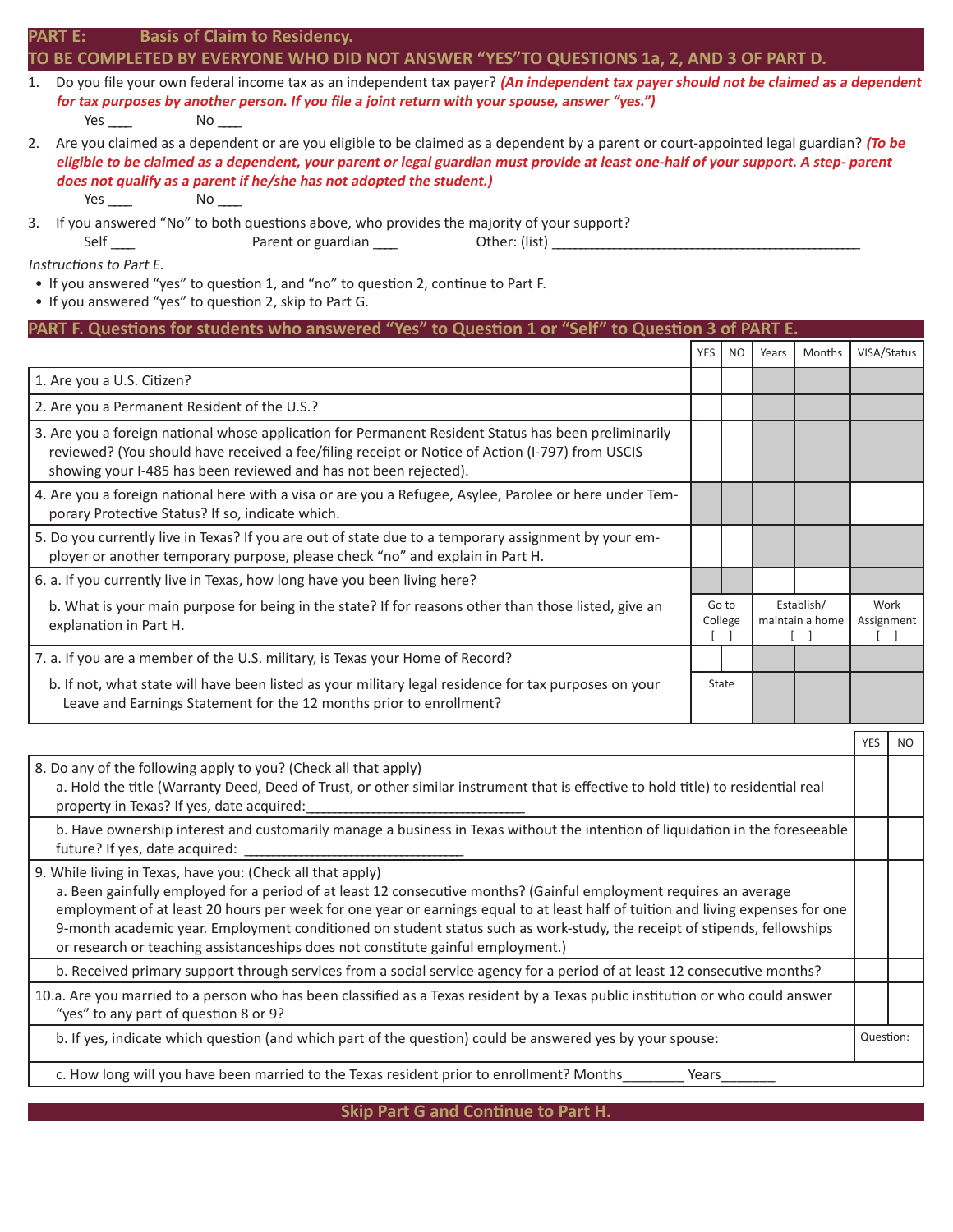#### **PART G. Questions for students who answered "Yes" to Question 2 of Part E or who answered "Parent or Guardian" to Question 3 of PART E.**

| וט עשכאנוטוו ט טו ראוזו ב                                                                                                                                                                                                                                                                                                                                                                                                                                                                                                                              |            |                         |                                    |           |             |     |  |  |  |                              |
|--------------------------------------------------------------------------------------------------------------------------------------------------------------------------------------------------------------------------------------------------------------------------------------------------------------------------------------------------------------------------------------------------------------------------------------------------------------------------------------------------------------------------------------------------------|------------|-------------------------|------------------------------------|-----------|-------------|-----|--|--|--|------------------------------|
|                                                                                                                                                                                                                                                                                                                                                                                                                                                                                                                                                        | <b>YES</b> | <b>NO</b>               | Years                              | Months    | VISA/Status |     |  |  |  |                              |
| 1. Is the parent or legal guardian upon whom you base your claim of residency a U.S.<br>citizen?                                                                                                                                                                                                                                                                                                                                                                                                                                                       |            |                         |                                    |           |             |     |  |  |  |                              |
| 2. Is the parent or legal guardian upon whom you base your claim of residency a<br>Permanent Resident?                                                                                                                                                                                                                                                                                                                                                                                                                                                 |            |                         |                                    |           |             |     |  |  |  |                              |
| 3. Is this parent or legal guardian a foreign national whose application for Permanent<br>Resident Status has been preliminarily reviewed? (He or she should have received a fee/<br>filing receipt or Notice of Action (I-797) from the USCIS showing his or her I-485 has been<br>reviewed and has not been rejected)                                                                                                                                                                                                                                |            |                         |                                    |           |             |     |  |  |  |                              |
| 4. Is this parent or legal guardian a foreign national here with a visa or a Refugee, Asylee,<br>Parolee or here under Temporary Protective Status? If so, indicate which.                                                                                                                                                                                                                                                                                                                                                                             |            |                         |                                    |           |             |     |  |  |  |                              |
| 5. Does this parent or guardian currently live in Texas? If he or she is out of state due to<br>a temporary assignment by his or her employer or another temporary purpose, please<br>check "no" and explain in Part H.                                                                                                                                                                                                                                                                                                                                |            |                         |                                    |           |             |     |  |  |  |                              |
| 6. a. If he or she is currently living in Texas, how long has he or she been living here?                                                                                                                                                                                                                                                                                                                                                                                                                                                              |            |                         |                                    |           |             |     |  |  |  |                              |
| b. What is your parent's or legal guardian's main purpose for being in the state? If for<br>reasons other than those listed, give an explanation in Part H.                                                                                                                                                                                                                                                                                                                                                                                            |            | Go to College<br>$\Box$ | Establish/maintain a<br>home<br>-1 |           |             |     |  |  |  | Work<br>Assignment<br>$\Box$ |
| 7. a. If he or she is a member of the U.S. military, is Texas his or her Home of Record?                                                                                                                                                                                                                                                                                                                                                                                                                                                               |            |                         |                                    |           |             |     |  |  |  |                              |
| b. If not, what state will have been listed as his or her military legal residence for tax<br>purposes on his or her Leave and Earnings Statement for the<br>12 months prior to enrollment?                                                                                                                                                                                                                                                                                                                                                            |            | State                   |                                    |           |             |     |  |  |  |                              |
|                                                                                                                                                                                                                                                                                                                                                                                                                                                                                                                                                        |            |                         |                                    |           |             | NO. |  |  |  |                              |
| 8. Do any of the following apply to your parent or guardian? (Check all that apply)<br>a. Hold the title (Warranty Deed, Deed of Trust, or other similar instrument that is effective to hold title) to residential real<br>property in Texas? If yes, date acquired:                                                                                                                                                                                                                                                                                  |            |                         |                                    |           |             |     |  |  |  |                              |
| b. Have ownership interest and customarily manage a business in Texas without the intention of liquidation in the<br>foreseeable future? If yes, date acquired:                                                                                                                                                                                                                                                                                                                                                                                        |            |                         |                                    |           |             |     |  |  |  |                              |
| 9. While living in Texas, has your parent or guardian: (Check all that apply)<br>a. Been gainfully employed for a period of at least 12 consecutive months? (Gainful employment requires an average<br>employment of at least 20 hours per week for one year or earnings equal to at least half of tuition and living expenses<br>for one 9-month academic year. Employment conditioned on student status such as work-study, the receipt of stipends,<br>fellowships or research or teaching assistanceships does not constitute gainful employment.) |            |                         |                                    |           |             |     |  |  |  |                              |
| b. Received services from a social service agency for a period of at least 12 consecutive months? Note: the dollar value<br>of social services received may be combined with earnings to total at least one-half of tuition and living expenses for one<br>9-month academic year.                                                                                                                                                                                                                                                                      |            |                         |                                    |           |             |     |  |  |  |                              |
| 10. a. Is your parent or legal guardian married to a person who has been classified as a Texas resident by a Texas public<br>institution or who could answer<br>"yes" to any part of question 8 or 9?                                                                                                                                                                                                                                                                                                                                                  |            |                         |                                    |           |             |     |  |  |  |                              |
| b. If yes, indicate which question (and which part of the question) could be answered yes by your parent or guardian's<br>spouse:                                                                                                                                                                                                                                                                                                                                                                                                                      |            |                         |                                    | Question: |             |     |  |  |  |                              |
| c. How long will your parent or guardian have been married to the Texas resident prior to enrollment? Months<br>Years                                                                                                                                                                                                                                                                                                                                                                                                                                  |            |                         |                                    |           |             |     |  |  |  |                              |